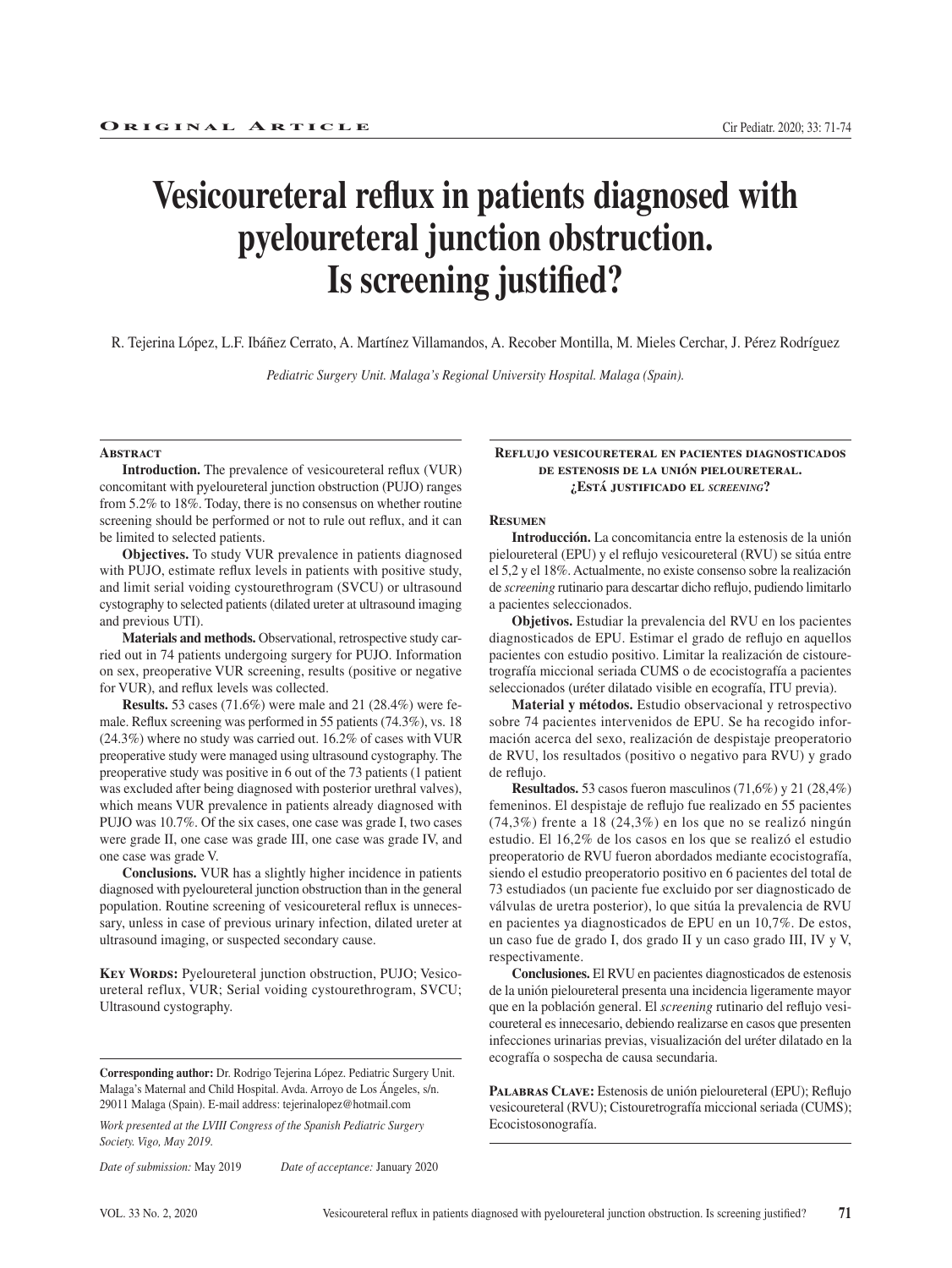#### **INTRODUCTION**

Pyeloureteral junction obstruction (PUJO) and vesicoureteral reflux (VUR) are two of the most frequent conditions in pediatric urology. They are usually considered two independent entities requiring different treatments. Vesicoureteral reflux concomitant with confirmed pyeloureteral junction obstruction has been an issue of discussion for years, with highly controversial aspects regarding diagnosis and treatment. This subject is still widely unknown – both conditions (PUJO and VUR) have been known and studied for a long time, but they are under constant change and evolution.

Our knowledge of VUR in PUJO patients is limited, but we know it has a low incidence and it tends to be low grade VUR, so it will probably not cause an increase in UTI incidence. Therefore, it will rarely compromise prognosis in an adequately treated PUJO.

This raises two important questions:

- 1. Should VUR be systematically ruled out in these patients?
- 2. May this test be performed in selected patients only? SVCU and ultrasound cystography are known to be

uncomfortable and potentially morbid. Even though these tests are safe, they are not free from complications, such as those arising from urethral probing (UTI and urethral lesion) and other related issues (radiation in the case of SVCU, and low availability and operator dependence in the case of ultrasound cystography).

Most authors agree that obstruction should be tackled first, which is another reason for limiting routine SVCU and ultrasound cystography in PUJO patients.

#### **OBJECTIVE**

To assess whether systematic SVCU or ultrasound cystography can be avoided in patients diagnosed with pyeloureteral junction obstruction.

## **MATERIALS AND METHODS**

Observational, retrospective study carried out in patients undergoing surgery for PUJO in our healthcare facility, together with a review of PubMed literature, using the aforementioned terms.

74 patients undergoing surgery for PUJO between 2010 and 2018 were included. Information on sex, preoperative ultrasound cystography and SVCU, results (positive or negative for VUR), and reflux grade – if there was any – was collected.

Patients with causes of hydronephrosis other than PUJO were ruled out. One patient initially diagnosed with PUJO where SVCU demonstrated the presence of

posterior urethral valves (PUV) as the cause of bilateral hydronephrosis was excluded.

The IBM SPSS statistics software, version 22, was used for statistical analysis purposes, with a descriptive analysis of frequencies.

## **RESULTS**

Of the 74 patients, 53 (71.6%) were male and 21 (28.4%) were female.

Screening was carried out in 55 patients (74.3%) vs. 18 (24.3%) where the presence of VUR was not studied preoperatively.

Of the various imaging techniques available to rule out VUR, ultrasound cystography was performed in 16.2% of cases. 6 of the 73 patients studied were VUR positive in the preoperative study, with a 10.7% prevalence. Most cases were low grade VUR (one grade I case, two grade II cases, and one grade III case), with two dilated ureter high grade cases (one grade IV case, and one grade V case).

#### **DISCUSSION**

PUJO has a prevalence of 1 out of 500 live newborns, and it is more common in male patients. Typically, lesions have been described in the left kidney – ilateral PUJO has a prevalence of  $10\%$ <sup>(1)</sup>.

Vesicoureteral reflux (VUR) is caused by the retrograde ascent of urine from the bladder towards the ureters as a result of ureterovesical junction malfunction.

Prevalence in healthy children is estimated at 1% approximately, with a certain degree of family aggregation<sup>(2)</sup>. In addition, 30-50% of patients with previous urinary tract infection (UTI) will suffer from underlying vesicoureteral reflux<sup>(3)</sup>. VUR concomitant with PUJO has a low incidence, ranging from  $5.2\%$ <sup>(4)</sup> to  $18\%$ <sup>(5)</sup>. It tends to be low grade VUR, which is believed not to cause a significant increase in UTI incidence as compared to PUJO without reflux, so the need for VUR screening is currently under discussion.

After analyzing the data gathered in the literature review, it should be pointed out that even though routine screening used to be performed in all patients diagnosed with pyeloureteral junction obstruction in our department, a recent tendency to limit tests in patients with previous UTI, ureteral dilatation at baseline ultrasound imaging, or suspected secondary cause has been noted.

As previously stated, reflux had a prevalence of 10.7% in our patients, consistent with the data reported in the literature. Unsurprisingly, VUR was mostly low grade VUR and did not compromise evolution or required further surgery.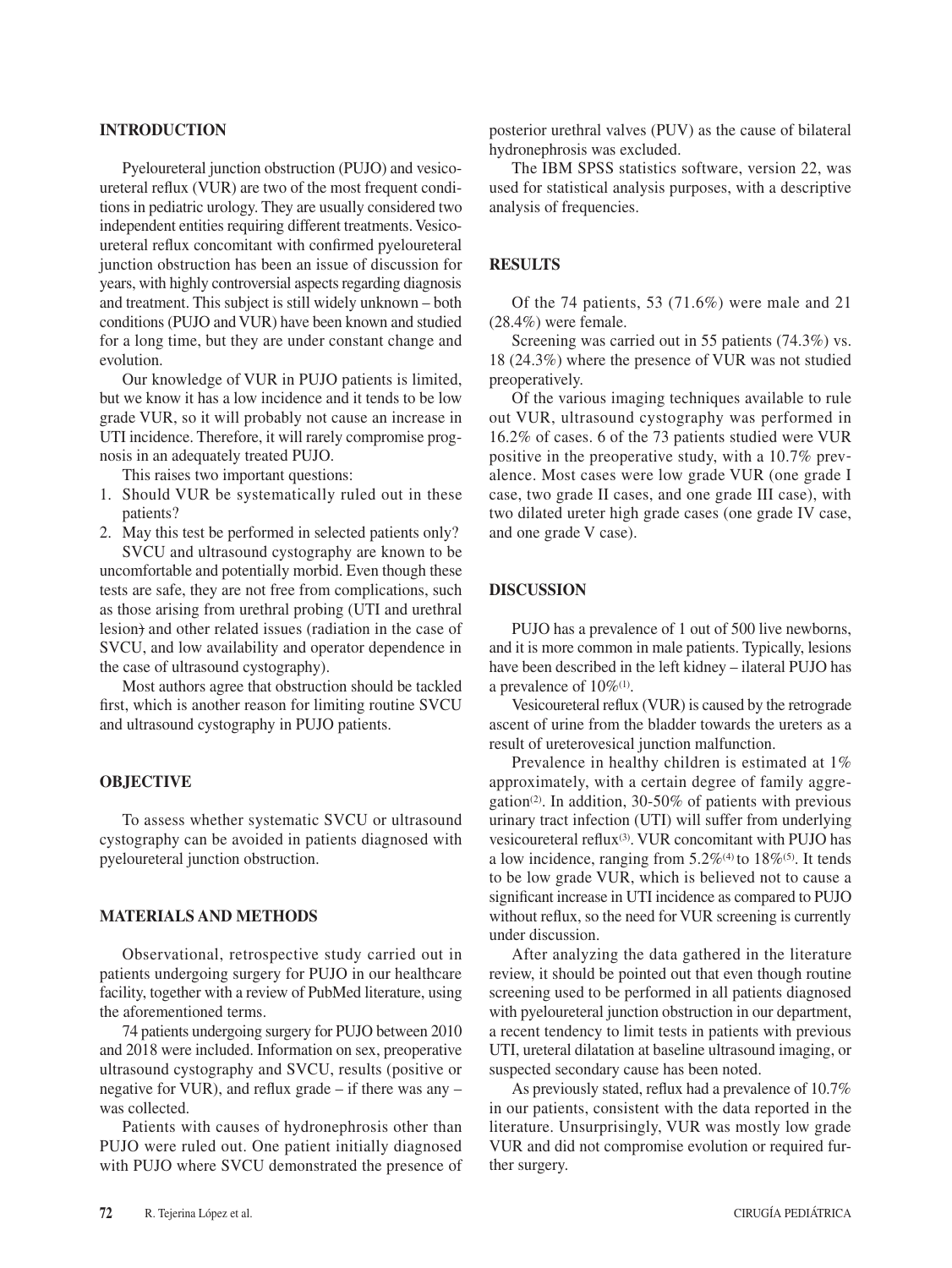Traditionally, European societies such as the EAU have recommended systematic complementary tests to rule out the presence of  $VUR^{(6)}$ . However, many authors believe these tests are not necessary, so they do not prescribe SVCU and ultrasound cystography at all, or they only prescribe them in certain patients.In 1982, Lebowitz and Blickman<sup>(7)</sup> reported the first cases of VUR concomitant with PUJO and stressed how difficult diagnosis was. However, they did take a clear stance – and probably have not changed their minds since then – on the need to treat obstruction first. They were the first to argue that, in mild cases, reflux was likely to improve spontaneously following pyeloplasty. However, if re-implantation (the only anti-reflux technique available before the advent of ultrasound) was decided upon, this could exacerbate inflammation and therefore obstruction in an already stenotic system.Later, in 1992, Doctor Estornell et al.<sup>(8)</sup> studied another series of 106 PUJOs undergoing surgery, with a reflux incidence of just 8.25%. No statistically significant differences between groups (VUR concomitant with PUJO, and PUJO only) were found in terms of preoperative symptoms (UTI), so they were the first to question the need for routine SVCU screening.

Kim et al.<sup> $(11)$ </sup> were the first to establish one of the main hypotheses our work is based on. They studied a cohort of 106 patients undergoing surgery for PUJO and a routine preoperative SVCU, with a normal reflux incidence (11.3%). Of these patients, half of them had low grade reflux (defined as invisible ureter at ultrasound imaging), and half of them had high grade reflux (defined as visible and therefore dilated ureter). High grade reflux patients required anti-reflux techniques, whereas patients with an invisible ureter at ultrasound imaging (low grade reflux) had no postoperative incidences. This led them to conclude that routine preoperative SVCU could perhaps be limited to patients with suspected high grade reflux (suggested by ureteral visualization at ultrasound imaging), whereas in cases of low grade – and therefore self-limited – reflux, SVCU could be unnecessary.

A multi-center study by Hubertus et al.<sup>(12)</sup> dug deeper into this. VUR concomitant with PUJO had an incidence of 7.3%, 3% of these patients presenting ureteral dilatation (based on Kim et al.'s classification). And the study demonstrated that even though PUJO with underlying reflux was associated with a higher number of febrile UTI episodes than PUJO only, the difference was not statistically significant, whereas ureteral dilatation at ultrasound imaging did have a significant relationship with underlying reflux. Therefore, they concluded that preoperative SVCU could be limited to patients without "suspicious" signs or symptoms such as ureteral dilatation at ultrasound imaging or urinary infection. In 2017, El Sheemy et al.<sup>(13)</sup> conducted a retrospective study on PUJO cases undergoing surgery, with a VUR incidence of 5%, in line with the numbers described in the literature. Similarly to previous studies,

they concluded that SVCU could perhaps be limited to patients with visible ureter, UTI, or suspected secondary cause.

In order to analyze 20 articles from the literature together, Weitz and Schmidt(14) carried out a retrospective review in 2017 where they merged the data published up until then. In the 20 articles studied, VUR concomitant with PUJO had an incidence of 8.2%, and an NNT (necessary number to treat) of 207-278 patients. Both diagnoses were treated with antibiotics to avoid one UTI every year and one renal scar every two years. Finally, Mears et al.(15) demonstrated that the approach suggested by the aforementioned authors was feasible. From 1999 to 2002, they selected a group of patients requiring preoperative SVCU (bilateral hydronephrosis, ureteral dilatation, renal scars, duplicated systems, and vesical wall thickening) and differentiated them from the other patients, who did not undergo VUR screening. None of the patients presented UTI in the 3-year follow-up period, so they concluded they had been able to reduce the number of unnecessary tests (SVCU) without increasing UTI incidence and renal damage.

As a result of this, we believe a research study should be carried out to assess the possibility of limiting routine SVCU in patients diagnosed with PUJO with no additional risk factors.

# **CONCLUSIONS**

VUR has a slightly higher incidence in patients diagnosed with PUJO than in the general population. It tends to be low grade VUR, which rarely interferes in the natural course of PUJO.

In light of the above, we believe VUR routine screening is unnecessary and can be limited to patients with previous urinary infection, visible ureter at ultrasound imaging, or suspected secondary cause.

## **REFERENCES**

- 1. Koff SA, Mutabagani KH. Anomalies of the kidney. In: Gillenwater JY, Grayhack JT, Howards SS, Mitchell ME (Eds.). Adult and Pediatric Urology, 4<sup>th</sup> ed. Philadelphia: Lippincott Williams and Wilkins; 2002. p. 2129.
- 2. Skoog SJ, Peters CA, Arant BS Jr, Copp HL, Elder JS, Hudson RG, et al. Pediatric vesicoureteral reflux guidelines panel summary report: Clinical Practice Guidelines for screening siblings of children with vesicoureteral reflux and neonates/infants with prenatal hydronephrosis. J Urol. 2010; 184: 1145-51.
- 3. Tekgül S, Dogan HS, Erdem E, Hoebeke E, Kocvara R, Nijman JR, et al. Guidelines on paediatric urology. Updated on March, 2015.
- 4. ElSheemy MS, Ghoneima W, Abdelwahhab M, Aboulela W, Daw K, Shouman AM, et al. The role of voiding cystourethrog-